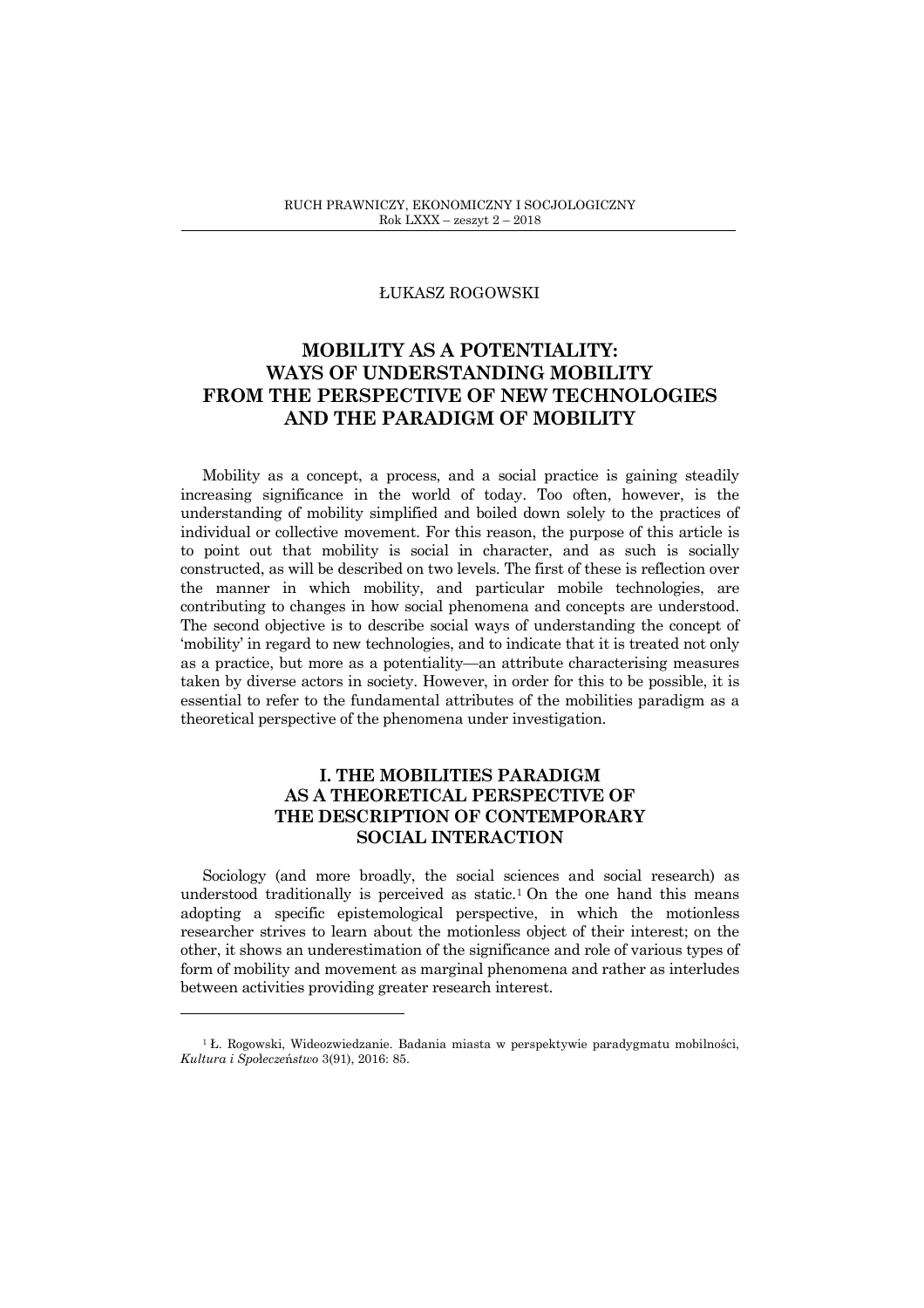A response to such a stance is the *new mobilities paradigm*. <sup>2</sup> Defining it with the term paradigm suggests that it is not only a trend of interests in new social and cultural phenomena, but a more comprehensive theoretical and methodological proposal. The task it sets itself is to investigate 'movement, blocked movement, potential movement and immobility, dwelling and placemaking'.<sup>3</sup> However, this goal is based on more general assumptions: mobility is treated here not only as specific activity, but also as the arrangement of actors and events that constitute economic, political and social relations.<sup>4</sup> This means that entirely new social phenomena may arise within the areas investigated, unnoticeable when taking a static viewpoint of social reality. The methodology of mobile research, which has developed and applies research techniques tailored to the paradigm in question, plays its part in this. This also allows for the distinguishing of new dimensions of social phenomena understood and investigated traditionally, for example when mobility is treated as an unevenly distributed resource,<sup>5</sup> and as such a new aspect of social inequality. In this understanding, the mobilities paradigm approaches the perspective proposed by the theory of social networks while also coming close to social network analysis. However, it pays greater attention to the flows of actors and goods than to the nodes between which these flows take place. What is common to both of these perspectives is the conviction that spatial proximity is by no means the most important element determining the formation and course of social relations.<sup>6</sup>

This does not mean, of course, that the significance of space is negated in mobile processes. They are always located and materialised.<sup>7</sup> As such they remain in a relationship with the physical aspects of the space in which they are realised, which determines both the course and the diversity of the forms of mobility. It is not only a matter of walking or driving, but also for example climbing, and analyses of means of transport or the infrastructure organising the movement. In broadening the scope of how mobility is understood, Monika Büscher, John Urry and Katian Witchger indicate five types: corporeal travel (related to people), physical movement (objects), imaginative travel (based on conversation or imagery), virtual travel (applying technological mediation, for example in computer games) and communicative travel (connected to the exchange of information between people, for example via letters, postcards, or texting). <sup>8</sup> As thus depicted, mobility applies not only to people, but also to objects, pictures, information or waste.<sup>9</sup> The mobilities paradigm is therefore

<sup>2</sup> M. Scheller, J. Urry, The new mobilities paradigm, *Environment and Planning* 38, 2006.

<sup>3</sup> M. Büscher, J. Urry, K. Witchger, *Introduction. Mobile methods*, in: eidem, K. Witchger, *Mobile Methods*, New York 2011: 2.

<sup>4</sup> Ibidem: 4.

<sup>5</sup> J. Frith, Splintered space: hybrid spaces and differential mobility, *Mobilities* 7(1), 2012: 134.

<sup>6</sup> Y. Takhteyev, A. Gruzd, B. Wellman, Geography of Twitter networks, *Social Networks* 34, 2012: 73.

<sup>7</sup> M. Scheller, J. Urry, op. cit.: 210.

<sup>8</sup> M. Büscher, J. Urry, K. Witchger, op. cit.: 5.

<sup>9</sup> J. Urry, *Socjologia mobilno*ś*ci*, trans. J. Stawiński, Warsaw 2009: 11.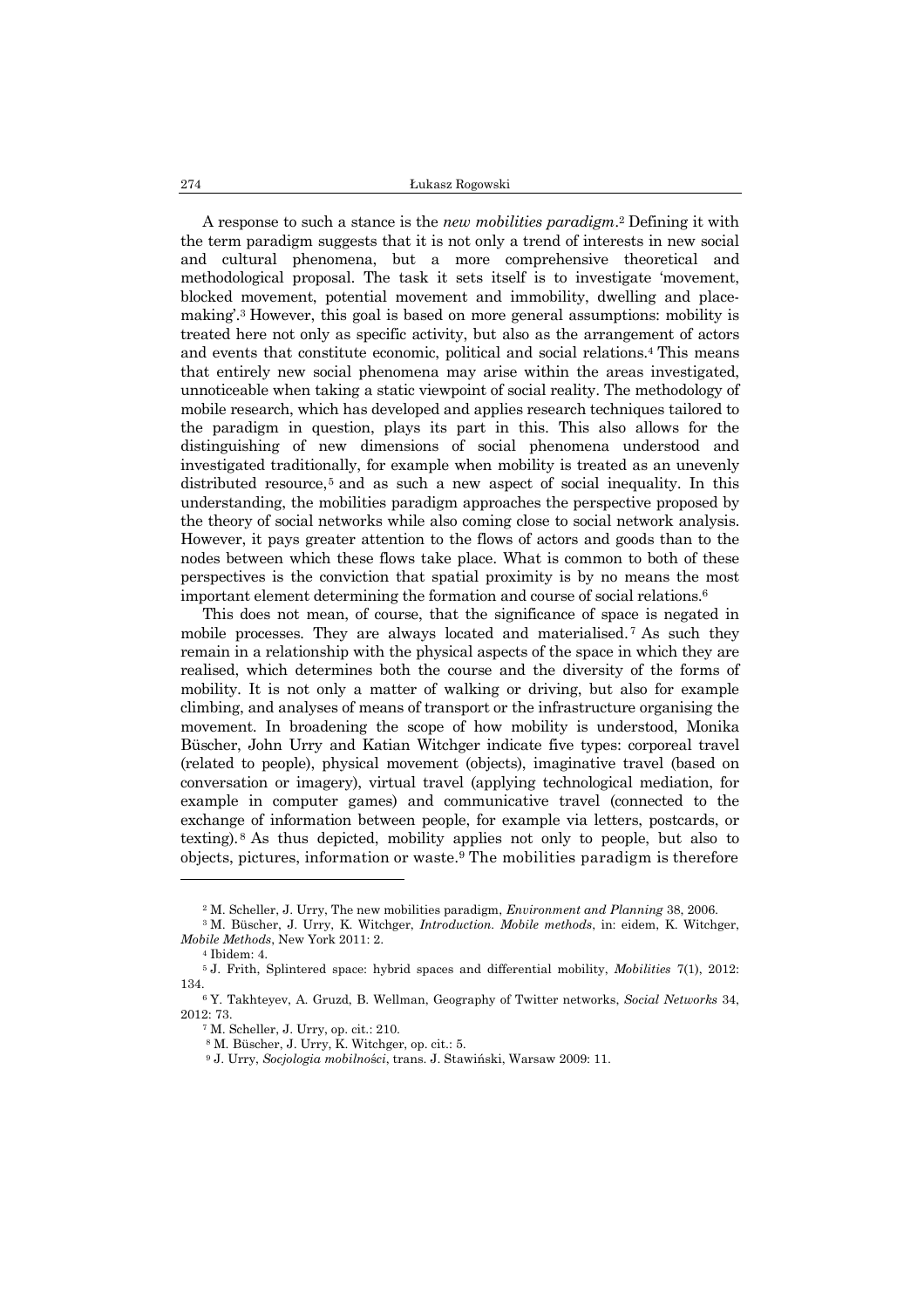comprehensive in character insofar as it expands the set of actors in society that is investigated by the social sciences.

## **II. MOBILITY AND MOBILE TECHNOLOGIES AS AN ELEMENT SHAPING SOCIAL MEANINGS**

A conviction lying at the fundamental assumptions of the mobilities paradigm is that a dependence exists between the new forms of coordinating people, places and events on the one hand, and technological development on the other.<sup>10</sup> This is obviously about all of those situations in which technology contributes to the course of processes of movement, which is linked to new vehicles, the new infrastructure used by them, and to new ways of coordinating the transport of people and goods. However, more importantly from the point of view of this article, it also means the changes in how social phenomena are understood, depending on transformations in mobility and mobile technologies. One could follow here in the footsteps of Neil Postman, who claims that technologies are changing the ways in which concepts are understood.<sup>11</sup> And therefore also in regard to new forms of mobility of information, knowledge, meanings and images mediated by technology. This is why it is worth indicating the three most important areas seen in literature and describing the relations between technology, mobility, and social meanings.

For a start, the transformations in mobility are altering the ways in which space is understood.<sup>12</sup> The starting point here is the ability to communicate independently of physical connections and cables. This is undoubtedly revolutionary, since such long-distance sending of information has not only streamlined processes of communication, but has also contributed to change in people's awareness. It is no longer physical proximity that is the basic condition for connectedness and communication, but the quality of the technological connections. In this manner as well social bonds have—alongside geographicalspatial determinants—turned towards technological determinants. These phenomena, although already present at the developmental stage of new media and the Internet, achieved their culmination together with the development of mobile technologies, described with good reason by Lee Raine and Barry Wellman as the 'mobile revolution'.<sup>13</sup> They draw attention to three issues crucial from the point of view of modification of the perception and meaning of space coupled with the development of mobile technologies. Firstly, the location of a specific individual becomes the point of reference for other locations. 'Here' is

<sup>10</sup> M. Scheller, J. Urry, op. cit.: 1.

<sup>11</sup> N. Postman, *Technopol. Triumf techniki nad kultur*ą [*Technopoly: The Surrender of Culture to Technology*], trans. A. Tanalska-Dulęba, Warsaw 1995: 20–21.

<sup>12</sup> D. Hemment, The mobile effect, *Convergence* 11(2), 2005.

<sup>13</sup> L. Raine, B. Wellman, *Networked. The New Social Operating System*, Cambridge–London 2012, loc. 2255–2971 (book in mobile format).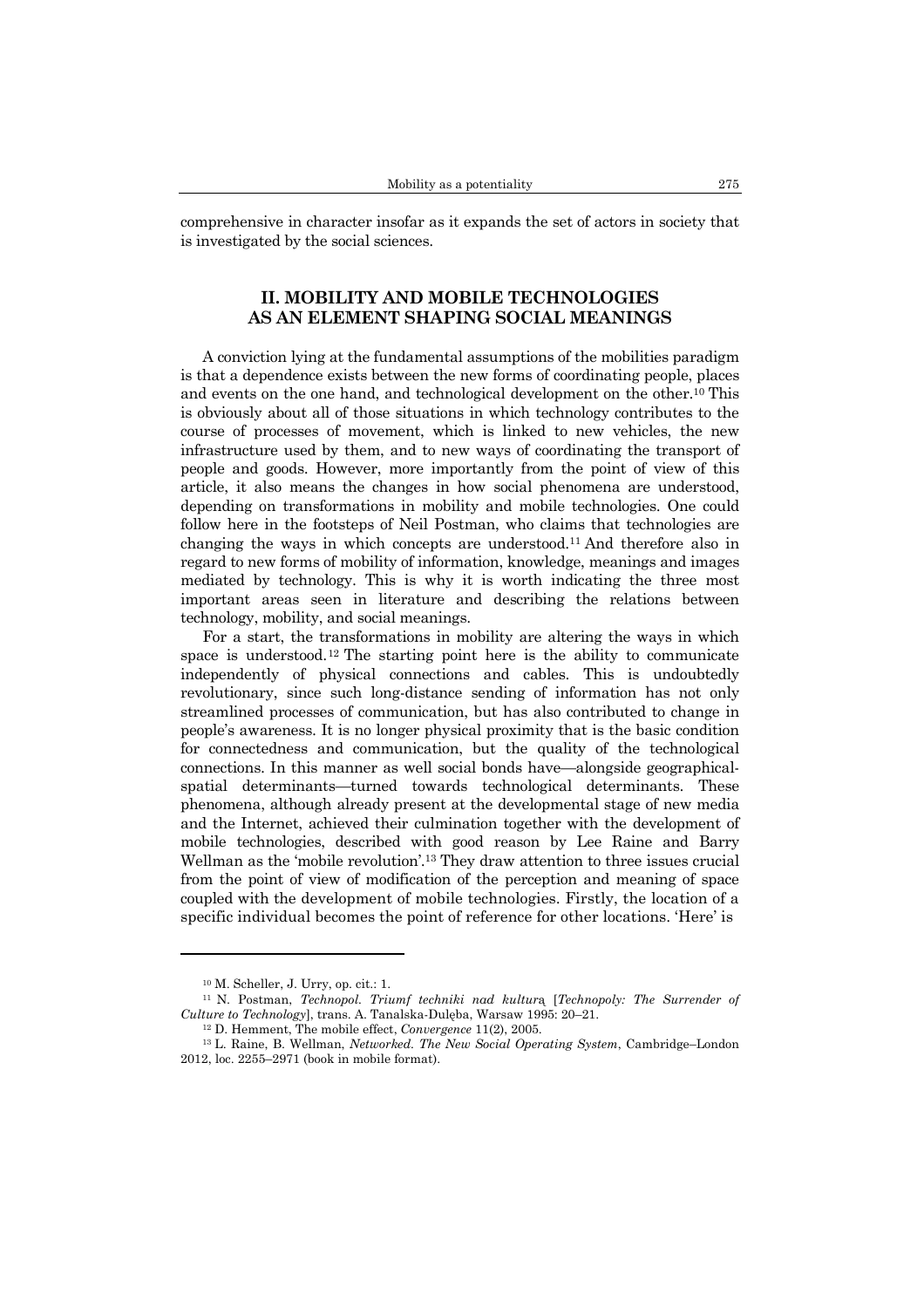synonymous with the place I happen to be in together with my smartphone. Secondly, movement in space with the smartphone results in a certain level of disregard for what is happening in the immediate physical environment. Mobile technologies are thereby intensifying the so-called Walkman effect,<sup>14</sup> where one focuses not on stimuli originating from the immediate physical-spatial environment, but on the sensations delivered via technology. As such, mobile technologies are causing isolation from space and 'being-somewhere-else' rather than immersion within the space. Thirdly, thanks to mobile technologies, space is beginning to comprise so-called *soft locations*. This means that via constant connectedness independent of physical limitations, it is becoming possible to instantly coordinate locations, particularly when two (or more) people are arranging to meet. Space thereby does not necessarily have to be defined and located specifically, but is negotiated in real time and can undergo microcoordination.<sup>15</sup>

One can speak of *soft time*<sup>16</sup> in a similar manner; and it is precisely time that is the second element undergoing change in meaning together with the changes in mobility and the dissemination of mobile technologies. Soft time is negotiable time, providing greater leeway for being late (since it is easier to inform others) or for rescheduling. In such situations, when time and schedule are not set from above, but rather from below and negotiated as required, mobile technologies can even take the place of traditional wristwatches.<sup>17</sup> Soft time is taking the place also thanks to mobile technologies—of *dead time*. <sup>18</sup> It is acquiring value and becoming productive—or at least gaining an impression of productiveness—at every place and during every activity. Even the most trivial and fleeting of actions, including travel on urban public transport (indicated the most often in this context), are filled with meaning thanks to the usage of mobile technologies. Such filling and 'animation' of time harmonises with the more general assumptions (mentioned above) of the mobilities paradigm. The restitution of the social significance of movement is also a result of meaningful time filling up such practices.

Thirdly, the new forms of mobility and mobile technology are contributing to change in ways of understanding identity and subjectivity, and how these concepts function. On the one hand this applies to the individual and microsocial level. Elements indicated here include such as: the way technological development is contributing to individualisation; <sup>19</sup> greater potential for

<sup>14</sup> S. Hosokawa, The Walkman effect, *Popular Music* 4, 1984.

<sup>15</sup> R. Ling, J. Donner, *Komórka. Komunikacja mobilna* [*Mobile Communication*], trans. T. Płudowski, Warsaw 2012: 45.

<sup>16</sup> L. Raine, B. Wellmann, op. cit., loc. 2641–2650.

<sup>17</sup> D.M. Sutko, A. de Souza e Silva, Location-aware mobile media and urban sociability, *New Media & Society* 13(5), 2010: 809.

<sup>18</sup> J. Frith, Splintered space: hybrid spaces and differential mobility, *Mobilities* 7(1), 2012: 136.

<sup>19</sup> M. Scheller, J. Urry, op. cit.: 221–222.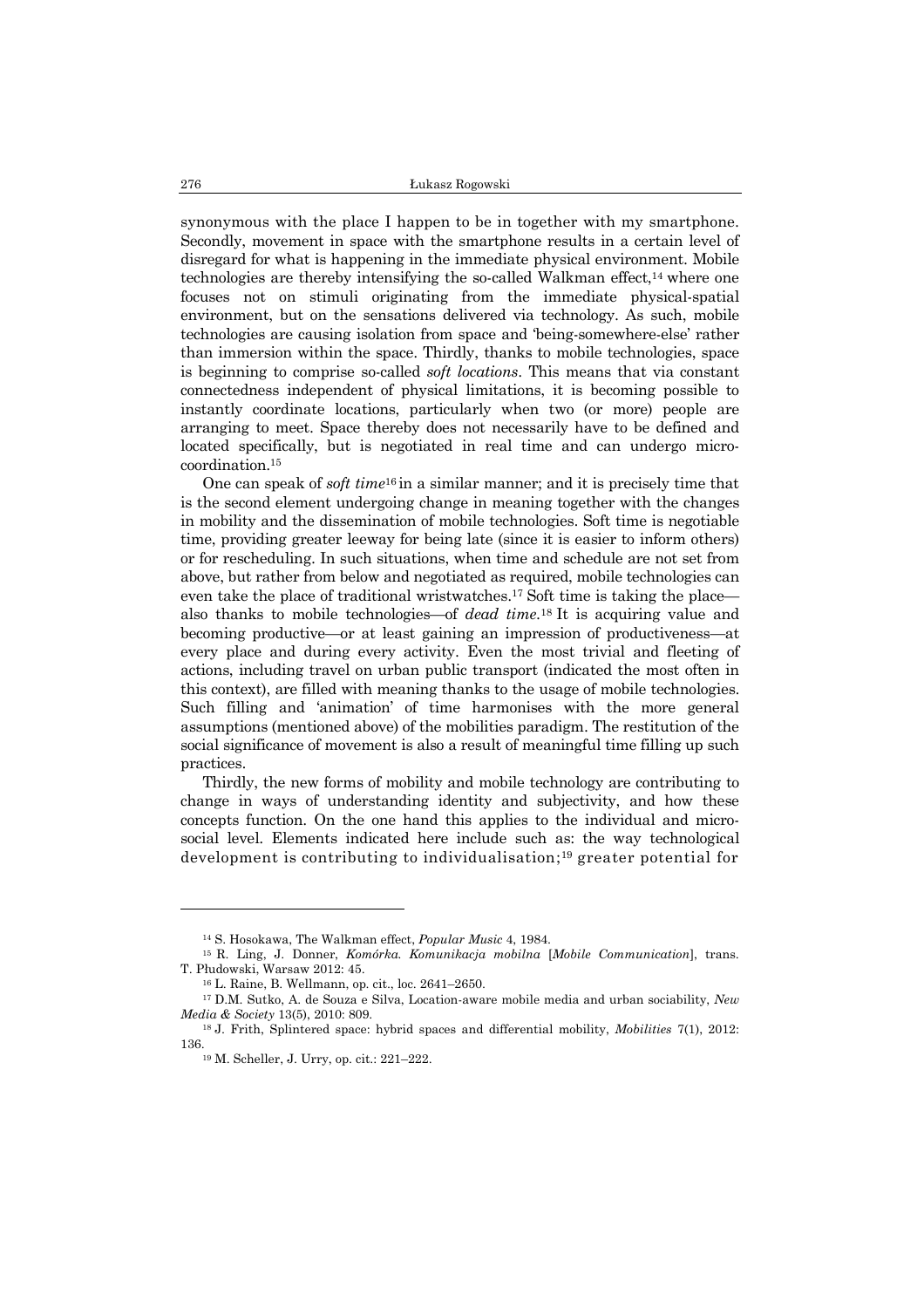eliminating gender inequalities compared to fixed-line technologies; <sup>20</sup> and changes in ways of understanding intimate relations initiated and realised through the intermediation of mobile technologies.<sup>21</sup> On the other hand, the issue in question refers to the macro-social level, taking particular account of political determinants as broadly understood. Attention was drawn to this aspect—in a broader context, and not only that of mobile technologies but also new digital technologies in general—by Manuel Castells, describing the Internet's contribution to the political changes in the Middle East.<sup>22</sup> The added value of mobile technologies here applies mainly to the visibility given to events directly at their place of occurrence.<sup>23</sup> Virginia Nightingale<sup>24</sup> defines measures of this kind with the term *mobilism*—referring to that form of civil activism that makes use of mobile technologies for the public dissemination of political content and coverage of political events. Politics is obviously understood broadly here, that is not only as its institutional manifestations, but also as the activity of—for example—social or emancipatory movements. There is no doubt that *mobilism* is changing the understanding of politics, emphasising its grassroots and civil aspect.

One can see therefore that adopting the assumptions of the mobilities paradigm—of greater significance for movement and the development of mobile technologies—is contributing to changes in the social understanding of concepts and phenomena. One could even assert that, within the paradigm in question, certain theoretical assumptions regarding how the contemporary social world is described are being overturned. Anthony Giddens indicates the separation of time and space as one of the main features of late modernity.<sup>25</sup> In the meantime, in the mobilities paradigm, time and space not only remain constantly interconnected, since together they determine the ways of experiencing and understanding mobility, but their affiliation is even tighter. This perspective is described interestingly by Nikhilesh Dholakia, Ian Reyes and Jeniffer Bonoff.<sup>26</sup> In these authors' opinions, in the defining and understanding of mobility, of equal importance to space and place is the pace. This applies, among other things, to such aspects as the rules of entering into interpersonal relations, the

<sup>20</sup> Ch. Mörtberg, Heterogeneous images of (mobile) technologies and services: a feminist contribution, *NORA: Nordic Journal of Women Studies* 11(3), 2003.

<sup>21</sup> G. Khunou, Making love possible: cell phones and intimate relationships, *African Identities* 10(2), 2012.

<sup>22</sup> M. Castells, *Sieci oburzenia i nadziei* [*Networks of Outrage and Hope*], trans. O. Siara, Warsaw 2013.

<sup>23</sup> L. Rhue, A. Sundararajan, Digital access, political networks and the diffusion of democracy, *Social Networks* 36, 2014: 43.

<sup>24</sup> V. Nightingale, The camera phone and online image sharing, *Continuum: Journal of Media and Culture* 21(2), 2007.

<sup>25</sup> A. Giddens, *Nowoczesno*ść *i to*ż*samo*ść*. Ja i spo*ł*ecze*ń*stwo w epoce pó*ź*nej nowoczesno*ś*ci* [*Modernity and Self-Identity. Self and Society in the Late Modern Age*], trans. A. Szulżycka, Warsaw 2006: 23.

<sup>26</sup> N. Dholakia, I. Reyes, J. Bonoff, Mobile media: from legato to staccato, isochronal consumptionscapes, *Consumption Markets & Culture* 18(1), 2015. Although the authors refer mainly to music media, their proposals may be extended over other forms of media.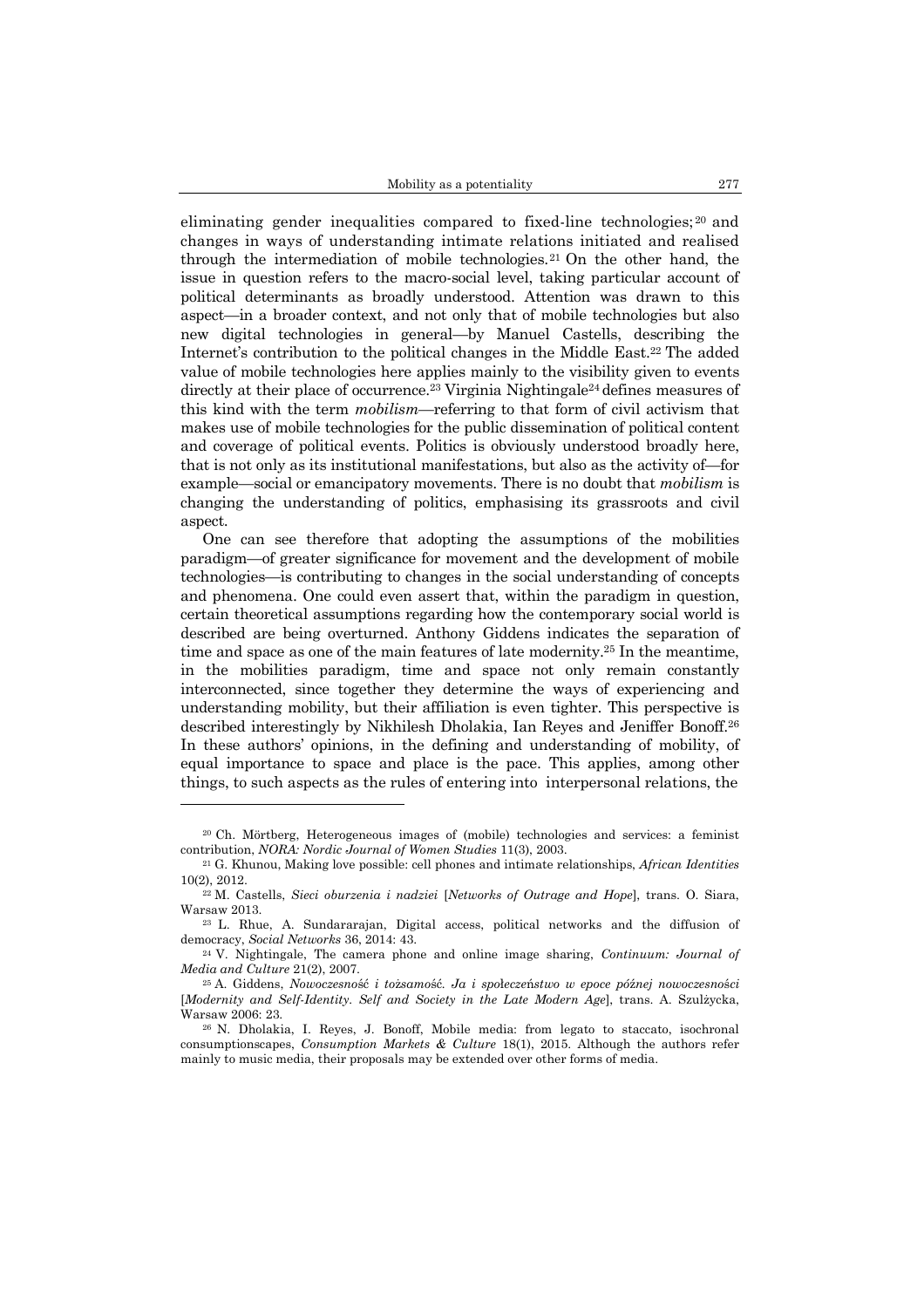possibilities of recording information, the degree of centralisation, or the capacity for the personalisation of devices, and so on. The different paces of technology and mobility described—*legato, staccato* and isochronous pace—are therefore based on the observation that the manner of using technology is connected to the sensing of the pace that it offers, manifested in relations in time and space.

## **III. UNDERSTANDING MOBILITY IN THE LIGHT OF EMPIRICAL RESEARCH**

Being limited to the practices of individual and collective movement is not the only simplification in mobility studies and analyses. Another is the lack of interest in how mobility is actually understood by those participating in the life of society. Researchers can, as a result, get drawn into a trap—particularly in the context of qualitative studies—when they unwittingly combine the different semantic fields attributed by respondents to mobility and mobile technologies.

Because of the above, I would like to expound upon the theoretical assumptions presented above and conclusions from desk research with data and analyses from my own research studies. I present below four main ways for understanding mobility, as related above all to new technologies. Such thematic scope does not, of course, exhaust the issue; however, it is based on the assumption mentioned earlier about the inseparable relation between mobility and new technologies. The description of how mobility is understood in relation to new technologies could therefore constitute an introduction to a broader grasp of the topic of social meanings of mobility. Simultaneously, it is already becoming possible today to notice the fact that mobility is perceived not only as an attribute of a device, infrastructure, or one's surroundings, but also as potential that depends on the actions taken by the actors.

I draw the data presented here from a research project on the possibilities and limitations in using mobile banking in Poland, conducted in 2014–2015 by the Institute of Sociology of the Adam Mickiewicz University, and financed as part of the Santander Universidades programme, in which Bank Zachodni WBK supports scientific research and higher education. The research applied ethnographic methodology, anticipating close collaboration with all 36 study participants. For around one month, each participant remained in contact with the research team, thereby enabling determination of not only declarations but also unconscious behaviour and habits related to using mobile technologies. The research process began with a brief preliminary conversation with the respondent, following which the respondent—for the next two weeks—filled in an everyday diary, describing the ways in which they were using mobile technologies. Every day the respondents were texted several short questionnaires, their purpose being to identify the way in which the respondent was using mobile technologies at that particular moment. In addition to these measures, the respondents had applications installed on their smartphones monitoring their usage of technology. All these procedures were aimed at facilitating and streamlining the in-depth interviews conducted to summarise the research process: on the one hand, by making respondents contemplate the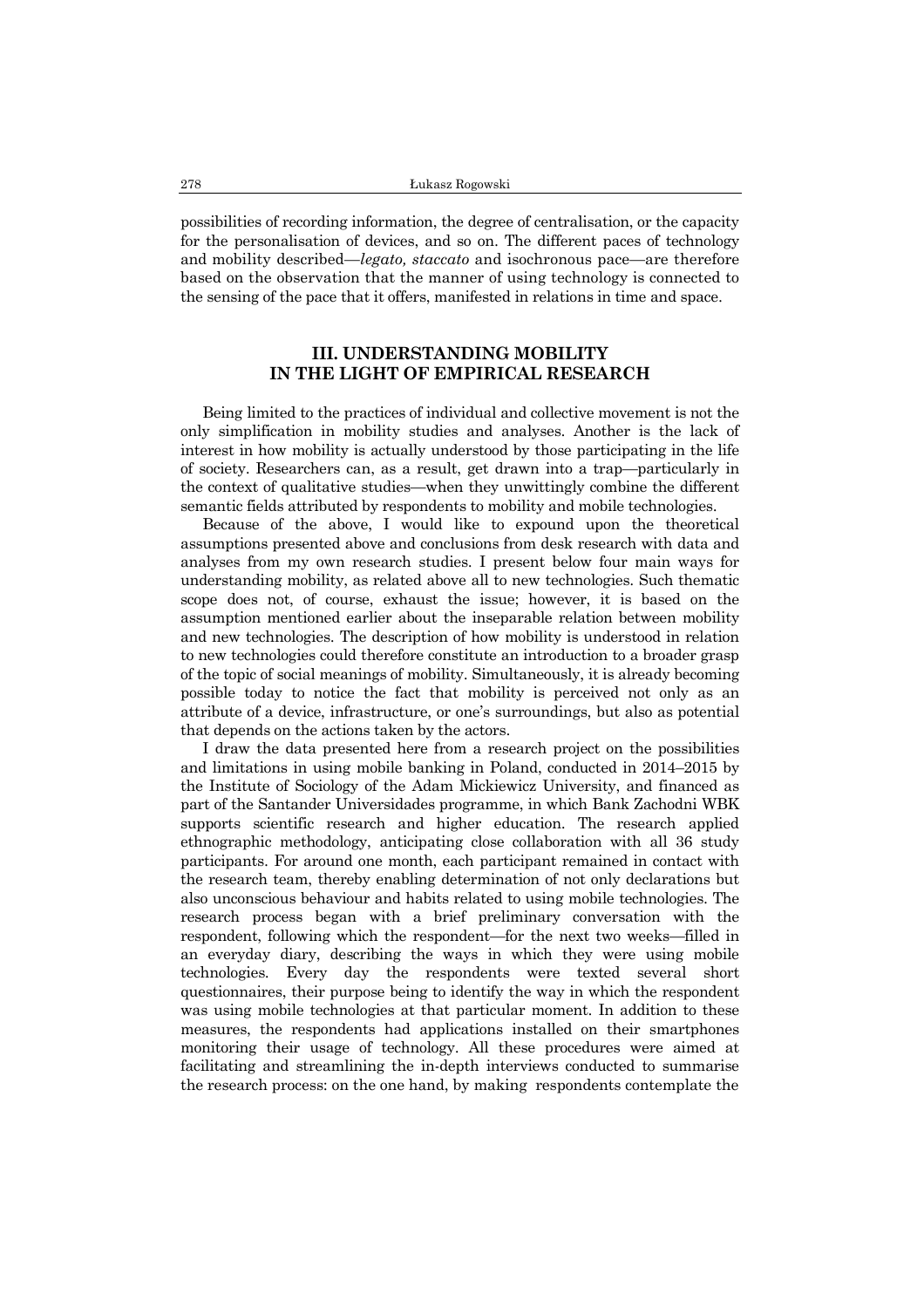ways in which they were using their smartphones, and on the other—by providing additional materials (for example reports of data from a monitoring application) used during the said interviews.

The analyses presented below pertain to the in-depth interviews that were conducted. The said interviews covered four thematic blocks: technologies and mobile technologies; technology management; smartphone and mobile activities; and mobile banking. In this article I refer above all to the first of the above blocks. The interviews were transcribed and then analysed using the program MaxQda. Typological methodology was used in the analyses.<sup>27</sup>

#### **1. Portability**

 $\overline{\phantom{a}}$ 

A key attribute—and the most important of a device defined as mobile—is, which is obvious and is suggested by common sense, the ability to carry it around; its portability. A mobile device could be said to 'accompany' its user [04\_F43\_DM\_HU]<sup>28</sup> irrespective of the environment in which the user happens to be. Seen in this manner, mobility is independence from the situational context, the possibility of functioning in various situations; it means submitting to the will of the user. This emphasises the subjectivity, the empowerment of the user, that the user decides on what terms they will use the device.

One can point to two most important features contributing to a device's mobility in the context of its portability. The first of these is the device's size and weight:

Mobility makes me think of something light, something small, which... which simply won't encumber me in some way or... well, I simply chuck it into my bag or my pocket, and it's with me the whole time. That's what it makes me think of. I think that a tablet, if we had one, then that too, I'd class it this way as well [35\_F26\_W\_NU].

Size and weight are attributes that determine whether one can make unconstrained use of a device in terms of its handiness. This also takes into account the need for the device 'not to be an encumbrance'—not drawing attention when not in use, in such situations becoming in some sense invisible, and as such undetectable to the body.

The respondents indicated circumstances which, in regard to size and weight, define a device's mobility potential. The first of these is tiredness [02\_M32\_DM\_HU]. A mobile device should not force one to make exceptional effort when carrying it around—both in regard to its shape and its weight. Thus the significance of handiness during the actual situation of carrying it around is

<sup>&</sup>lt;sup>27</sup> By the consent of Bank Zachodni WBK, the articles draws here on fragments prepared by the author of an unpublished research report on mobile banking in Poland: K. Chajbos, B. Mateja-Jaworska, D. Mroczkowska, W. Rapior, Ł. Rogowski, A. Szymańska-Palaczyk, M. Zawodna-Stephan, Możliwości i ograniczenia w korzystaniu z bankowości mobilnej w Polsce.

<sup>28</sup> References to the respondents' comments are marked as follows: no. of interview\_sex and age of respondent\_place of living  $(DM = big city, MM = small town, W = rural)$ \_category of mobile app user ( $M = Male$ ,  $F = Female$ ,  $HU = hard$  user,  $LU = light$  user,  $NU = non$  user).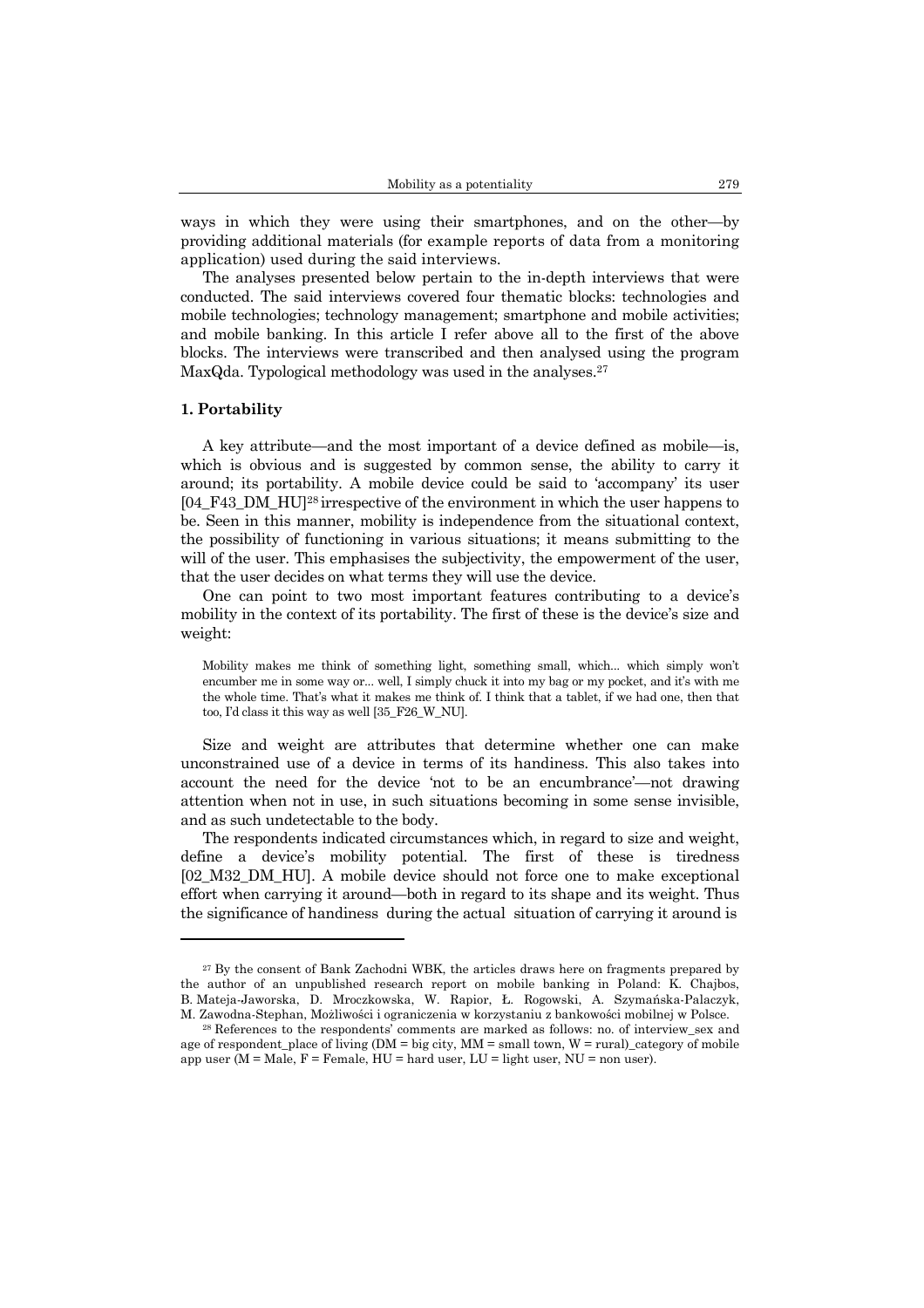emphasised once again here. The second circumstance concerns the space taken up by the device:

Well for me it would be going too far, if we're talking about something that's mobile, that doesn't take up so much of my personal space to interfere with somebody sitting next to me; I used to spend a lot of time in trains, travelling, and those four seats in a compartment, and you know how much space there is when sitting there. If I were to open up a 21-inch laptop there, I'd be encroaching upon the space of the person next to me, who'd have the right to feel reasonably at ease there, so I think that this mobility there is also somewhat limiting [32\_M32\_MM\_NU].

In other words mobility as an important attribute for the actual user cannot be something interfering or hindering in what others are doing. Considered from the point of view of a device's size and weight, the borders of mobility should therefore converge with the borders of the user's corporeality. This is particularly significant when we refer to mobility as using devices outside of our home space—and so in such a manner when we are unable to explicitly define the conditions of these actions. In this context, it is important to retain a certain 'minimalism of mobility'.

The second important feature—alongside size and weight—that affects a device's mobility in the context of its portability is the state of the battery:

[With a] mobile device, the most important issue is that it operate disconnected from a power source; if it has to be connected to mains power, then it is not mobile [23\_M32\_W\_LU].

In this sense the potential of a device's mobility is, at least partially, dependent not on the user, but on the infrastructure ensuring access to power. Just as the age of a device can result in changes in the 'level of mobility'—the older the battery, the lower its capacity for recharging, and the shorter the time during which the device can operate without being connected to a source of power. In extreme situations, the battery's condition may mean that the device completely loses its mobility potential, despite fulfilling the criteria of size and weight described earlier:

When, for example, the battery fails, when every few minutes you have to recharge it, then it practically becomes a desktop computer because it has to be connected to a source of power the whole time [04\_F43\_DM\_HU].

The two features described above—that is, the size and weight, and the condition of the battery—result in the emergence of users' own ways of maintaining mobility potential. The feature of size and weight is linked above all to the choice of place where a device is used:

I've found a comfortable place for sitting. I don't like using a laptop on my lap, and prefer at a desk or bench of some kind [35\_F26\_W\_NU].

Size and weight also concerns the aspect of maintaining mobility, which may be defined as managing the arrangement of one's own body:

I always lie on my stomach and... And whenever I have to go out or something, I'd have to set it aside again then later pick it up again and set it aside, so for me it's a little bit... And I thought it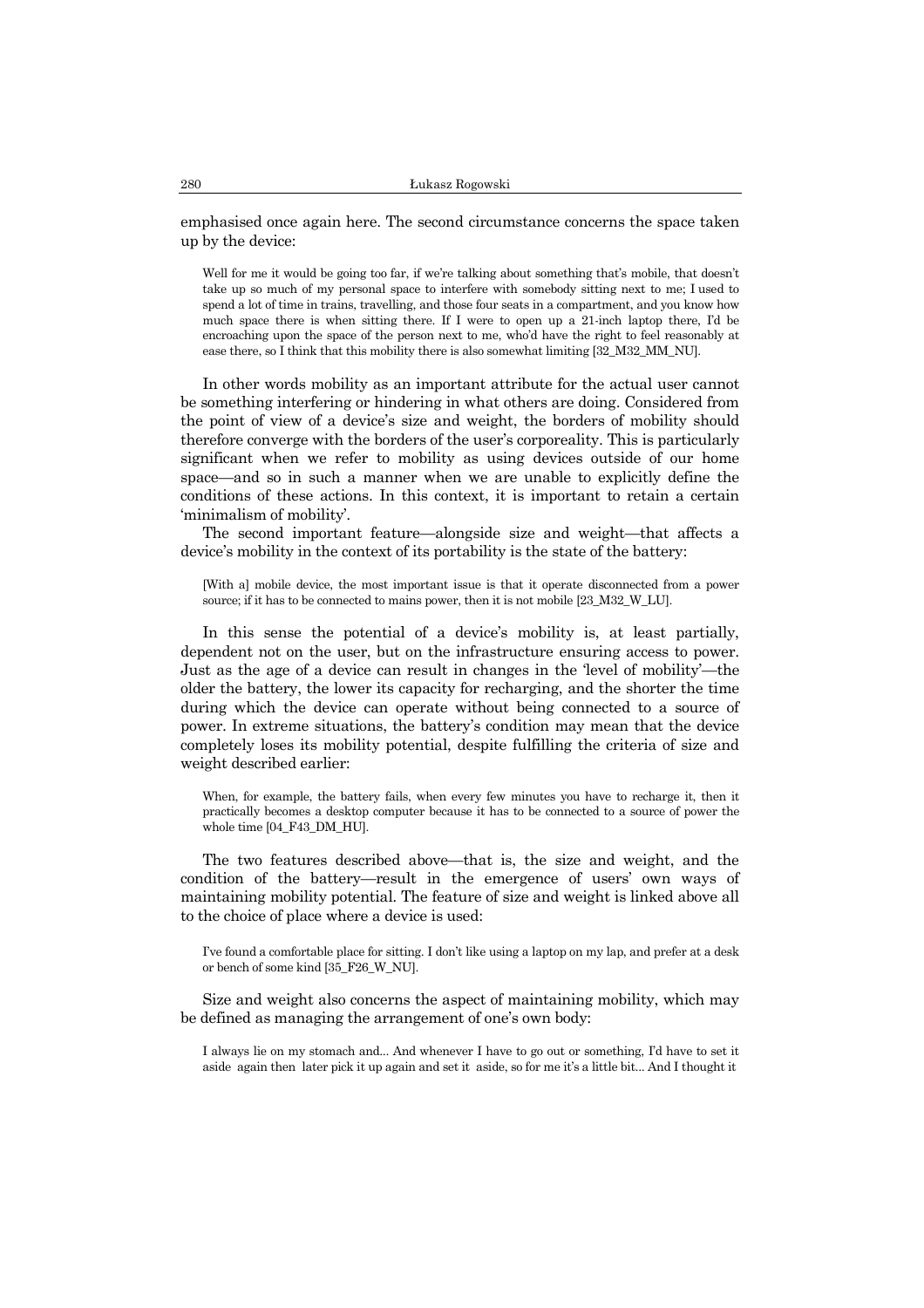would be better there. Well, I always move when I want something. I know I won't tear out any cables, and I guess that's what it's mainly about [36\_M19\_W\_NU].

This is connected to the fact that, depending on the place and space, the convenience of using mobile devices varies. Therefore we sometimes search for the best possible arrangement in the relation between device, space and body, with the assumption that matching all three of these aspects to one another contributes to the user's comfort.

As far as the battery is concerned, on the other hand, a way for maintaining mobility is to ensure access to power sources. This applies above all to the situation in which one of the criteria for assessing and organising time and the day's schedule becomes the matter of having appropriately charged batteries in mobile devices. Night, as a time of rest not only for people, but also for devices, becomes the natural and obvious period set aside for recharging batteries [03\_M24\_DM\_HU]. Respondents also spoke of how hardware used in recharging (chargers, USB cables) are becoming a natural part of one's everyday equipment. What is important here, however, is that such hardware is referred to as being carried around rather than as being used—in particular in regard to tablets or smartphones (the batteries of which tend to be longer-lasting than those in portable computers). One can also get the impression that the matter of batteries, battery life, and access to a power source is linked more to one's mental comfort than a real need arising when smartphone batteries go flat.

#### **2. Accessibility**

The criterion of accessibility applies largely to attributes that characterise the digital media in general. This is above all about interactivity and changes made in real time, which set such media apart from the analogue (mass market) media, sometimes experiencing technological or institutional delays in the flow of information. Accessibility as a criterion of mobility may be understood in three ways. First of all, accessibility means connectedness with others:

You're reachable by phone the whole time, can be contacted the whole time. If, let's say, I were to need something and you'd be able to guide me, so that I'd find something, even in my PC, then at that moment as well. Perhaps I haven't worded it well, because I'm not talking only about Internet access, but it's simply the mobility—that I'm accessible the whole time. That's what it is. And a mobile device makes me accessible to others with whom I'm not necessarily in direct contact. [15\_M22\_DM\_LU].

A mobile device is a device enabling constant contact; not only in the sense of the Internet, but also being connected to mobile networks enabling telephone calls, text messaging, and multimedia messaging. Steady contact at any time of the day or night is thereby ensured—whenever the user has at hand a mobile device that is turned on. In this sense it is worth emphasising that such a way of understanding mobility as accessibility applies to private persons rather than to businesses or institutions. In regard to the latter, contact—not without reason is largely based on landline telephones, since their accessibility is determined by predetermined working hours and days.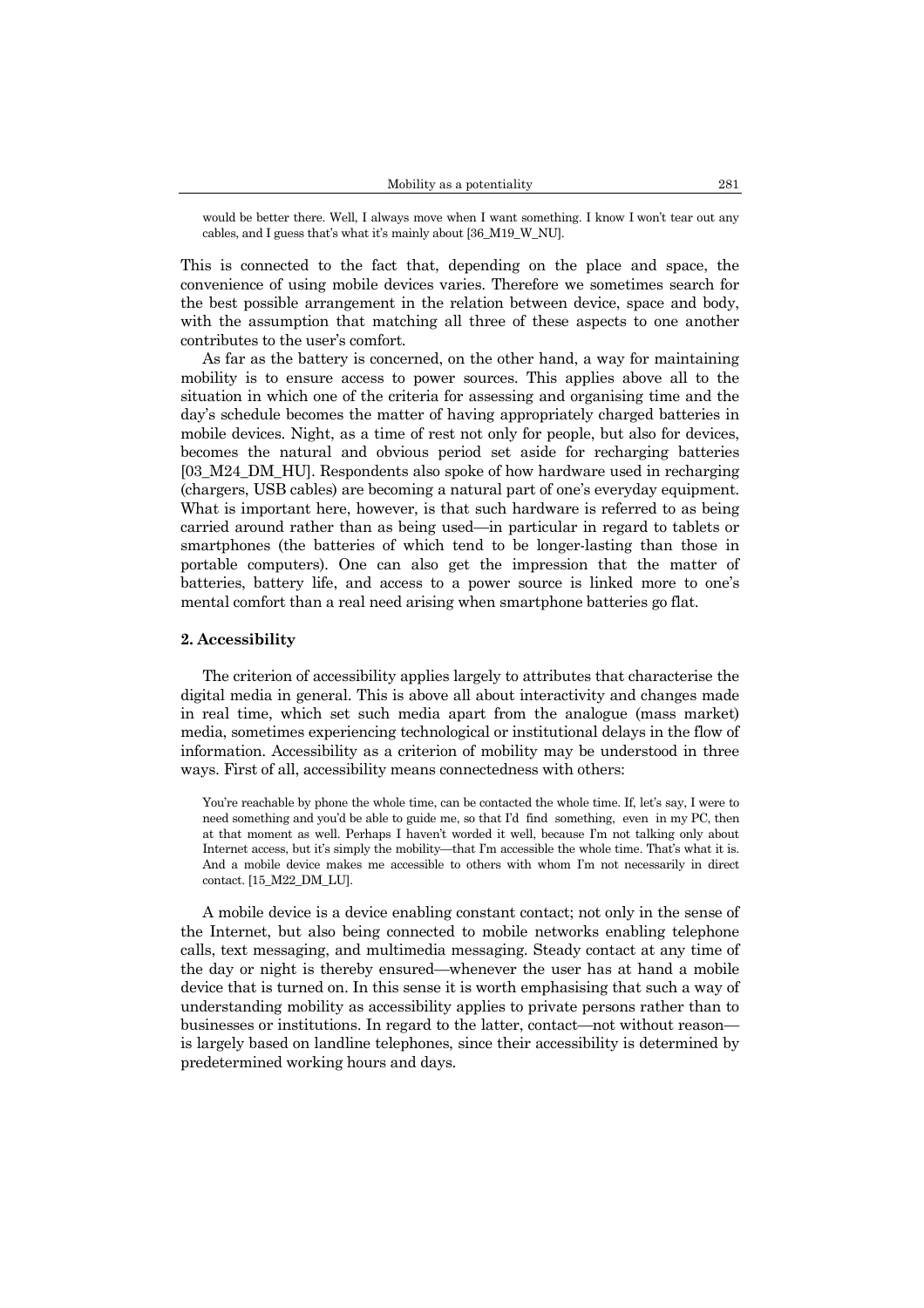Secondly, accessibility means spatial proximity:

Mobility is determined above all by being at hand right away, that I can send an e-mail now, can browse the Internet on any topic, when I need something quickly, e.g. a shop with the tools that I need as I've gone to fix some damage – I'm talking about my work, what I do [17\_M32\_MM\_LU].

In this sense accessibility is, in other words, speed of action, being able to always take action on one's mobile device when such a need or necessity appears. This manner of accessibility could also be described as handiness. There is also here the demand of accessibility in the sense of connectedness.

The third way of understanding accessibility is topicality and universality:

You should have everything in one place. All the technologies it has should be possible in any single place [25\_M37\_DM\_NU].

This means perceiving a mobile device as a conglomerate of various functions available via the possibility of installing applications. This is not only about communicational functions, but also about those that are connected to noncommunication aspects of functioning on a daily basis (playing music, using a torch, etc.). In this sense the mobile device is becoming a kind of tool box, the functionality of which depends on the technological capabilities related to the creation of applications.

A way of maintaining mobility thus understood is to carry out updates [01\_F22\_DM\_HU] – both in regard to software installed on a device, as well as the files stored in its memory. In this sense, updating would be connected, for example, to the periodic change of music files in one's smartphone. It could also involve the updating of contact details (for example telephone numbers) or the deletion of files no longer needed (such as failed photos).

At the same time it is worth drawing attention to the fact that the accessibility as described earlier, in the sense of constant communicative abilities, can generate a specific kind of tension in users—both in the positive and the negative sense. The state of 'being accessible' is simultaneously a state of being contact-oriented, of anticipating contact at any moment.<sup>29</sup> As such, this situation may generate actions of the opposite kind: not so much maintaining one's mobility as neutralising it, narrowing its scope. This covers all of those moments when the user deliberately turns off accessibility/contact: by turning off their smartphone or putting it into silent mode, by logging out of the network, or even by searching for locations where there is no mobile network coverage. Users thereby cut themselves off from contact with others that may, at a particular moment, be undesirable.

<sup>29</sup> B. Mateja-Jaworska, Ł. Rogowski, Zmęczenie w sieciach społecznych, *Kultura Współczesna* 3(91) 2016: 134–149.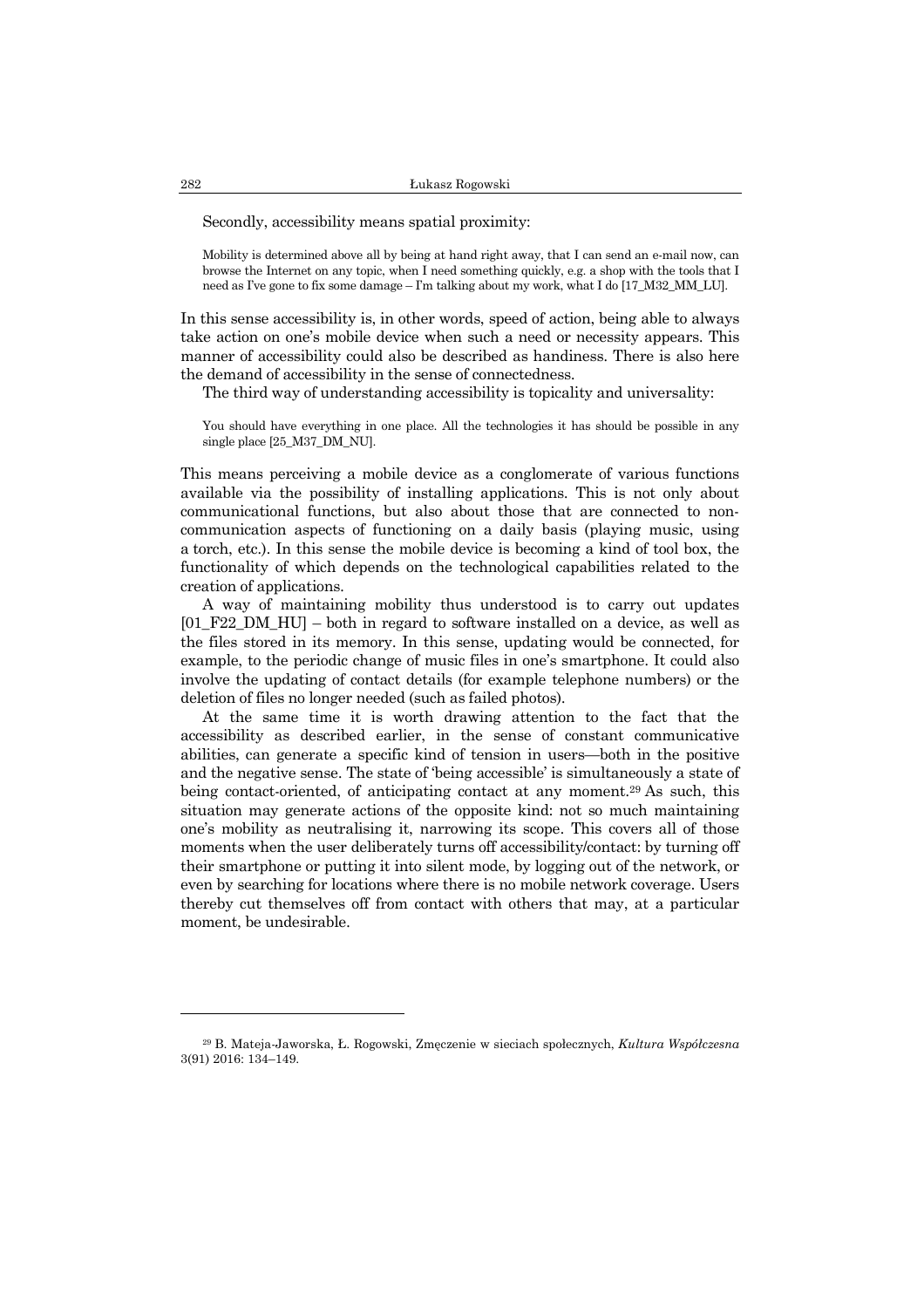#### **3. Internet connection**

The third way of understanding mobility is largely similar to the previous one, and also concerns accessibility and connecting to communications and IT networks. However, it is frequently mentioned as separate, and at the same time it also differs in terms of quality from that described previously, and as such is worth being treated as another, separate way of understanding mobility. It applies to those situations where the criterion of defining a particular device as mobile is its connectedness with the Internet:

A mobile device is the kind of device that must connect with the web—otherwise it's losing out in mobility, so on the one hand we have to expect that the signal's there, and on the other, that we're able to get to that signal [13\_M53\_DM\_LU].

In this sense mobility would mean independence from fixed-line Internet infrastructure, which could be achieved in two ways. Firstly, making use of the capabilities of wireless networks, connecting to them in various places. However, this requires one either to have the data required for accessing these networks, or to rely on open networks that may provide less secure usage. Secondly, and more importantly, would be using Internet packages assigned to mobile devices, and above all to the SIM cards in smartphones.

At this point one could indicate the varied gradation of mobility thus understood, which may largely depend on the technological capabilities offered by the actual device:

Well just now I can say that I have two mobile devices, meaning definitely my telephone and a tablet, although the tablet less so, because for the tablet I need WiFi or Internet that I make available for example from my phone, while my telephone is really mobile the whole time. And that's the kind of tablet I have, it's not the kind that has constant Internet access. So it's necessary there... and basically if I have a computer, it's the same as when I have a laptop, maybe if I were to have WiFi and a phone, although it's more practical to take the tablet than the computer [21\_F23\_W\_LU].

In none of the dimensions of the criterion described here is it about connectedness for the sake of the connectedness itself, but about the user thanks to being connected to the Internet—being able to carry out actions as and when needed, and to use applications that require an Internet connection.

Managing the scope of the Internet connection is also a fundamental means of expanding mobility as thus understood. A wireless network at their place of residence is, for most respondents, something they take for granted. This also makes it possible to economise on the data contained on the SIM card in the Internet package:

I have WiFi at home, and when I don't have such access I try not to use it [19\_F20\_MM\_LU].

Bearing in mind that some respondents claim their mobile devices are only connected to the Internet when they are within reach of wireless networks, one could also say that the device's mobility potential is changing in this way. The different ways of understanding mobility are in this sense applied as if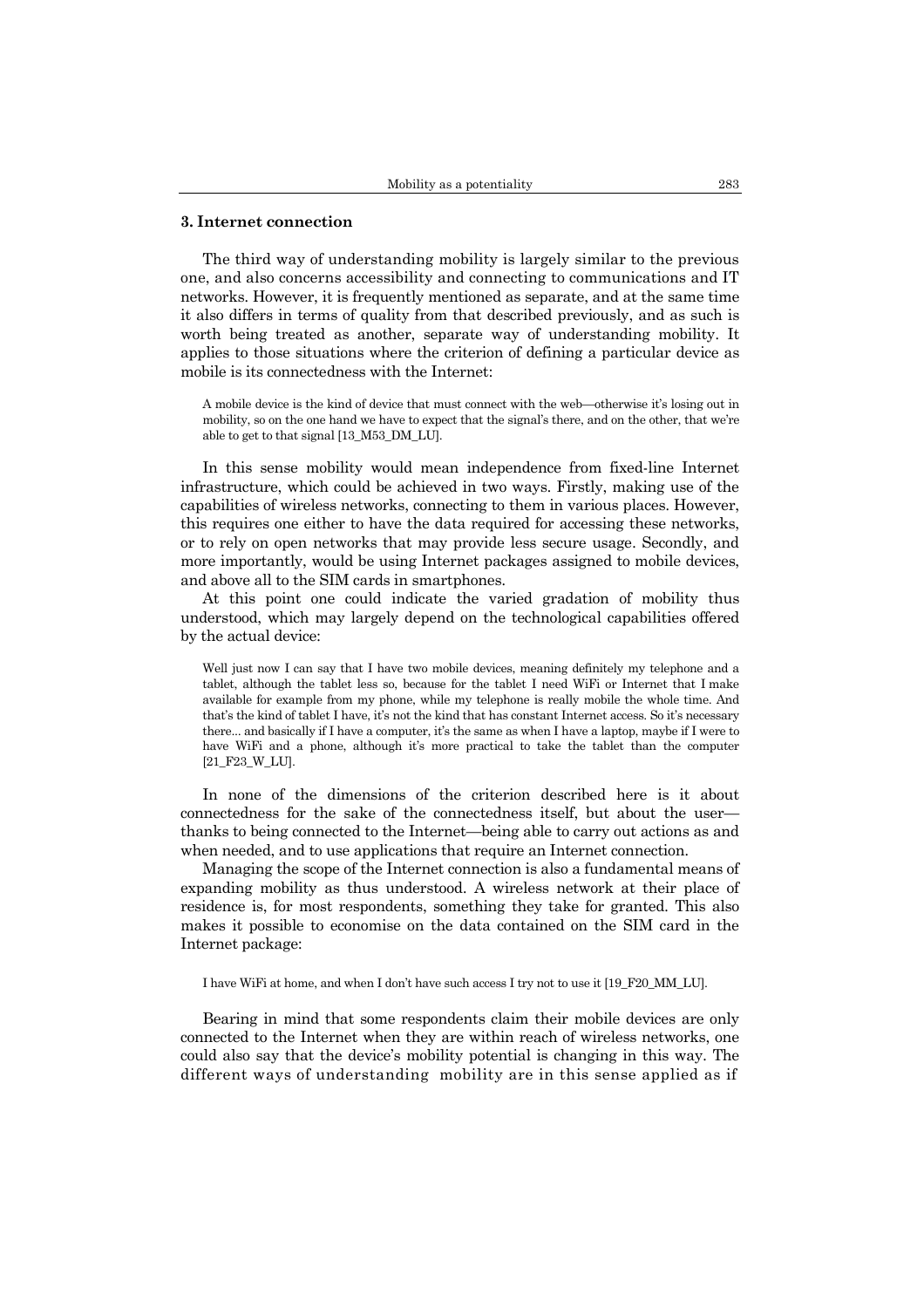alternatives: accessibility and taking a device beyond one's home results in being cut off from the Internet due to moving beyond the coverage of known wireless networks; and vice versa, connecting to the Internet via WiFi reduces the significance of a device's portability. Importantly, users rarely mention mobile Internet, usually offered by mobile networks as the main way for accessing the Internet; fixed-line Internet still dominates here.

#### **4. Comparison with analogue/ fixed-line**

The last way in which respondents understand mobility does not—unlike in the ways given earlier—concern the indicating of specific attributes and functions linked to mobile devices. Instead, it is connected to their comparison with other ways of understanding technology: analogue or fixed-line ways. In other words, mobility is an attribute that does not have the features of fixed-line / analogue devices, or that has them but in a different concentration or different manner. Three detailed ways in which mobility may be thus understood can be identified. The first of them is that of differences in the method of writing and using:

Because in a computer I have a keyboard that's great to use. With a tablet it's the same, and despite there being such a large touch panel here, even when writing something a keyboard pops up, and mine's great—it's an Asus—in that it has an additional docking station with keyboard, an additional battery, so that's also great, and that helps with writing certain things, among others including answers to e-mails. As for the telephone, well if I answer an e-mail on my phone, then it's really just a very short message, that I'll write later and get in touch at another time [32\_M32\_MM\_NU].

It is the form of the interface that matters above all here—the differences between the traditional keyboard and touchscreen typing. In this context as well one could indicate a scale of mobility: from laptop computers equipped with keyboards to smartphones and tablets handled fully via touch. Between them we have hybrid devices combining different forms of interface (for example a tablet with an attached keyboard with the traditional keys). A key aspect here is the fact that a touch-based interface hinders the precise usage of applications. It is intended for the quick entering of brief messages rather than carrying out precise actions. This also affects the types of game that are designed for mobile devices [03\_M24\_DM\_HU], which tend to be of a kind not requiring precision. The touchscreen interface of mobile devices therefore narrows down the scope of the actions made, forcing certain actions to be carried out on devices of another type.

The second attribute connected to the distinction between mobility and analogue/fixed-line is, to a certain extent, the opposite of the first. Whereas there was mention above of difficulties in using the interfaces characteristic of mobile devices, this time it is about ease of handing and facilitating usage:

I really like reading books, but it's actually very convenient to read books in electronic form, because—for a start—if I want to buy a book I have it right away, and in addition then you practically have them available in promotions, for a few zlotys. Back at the very start, when you didn't have these books, I used to download pirate versions. I don't do that any longer because you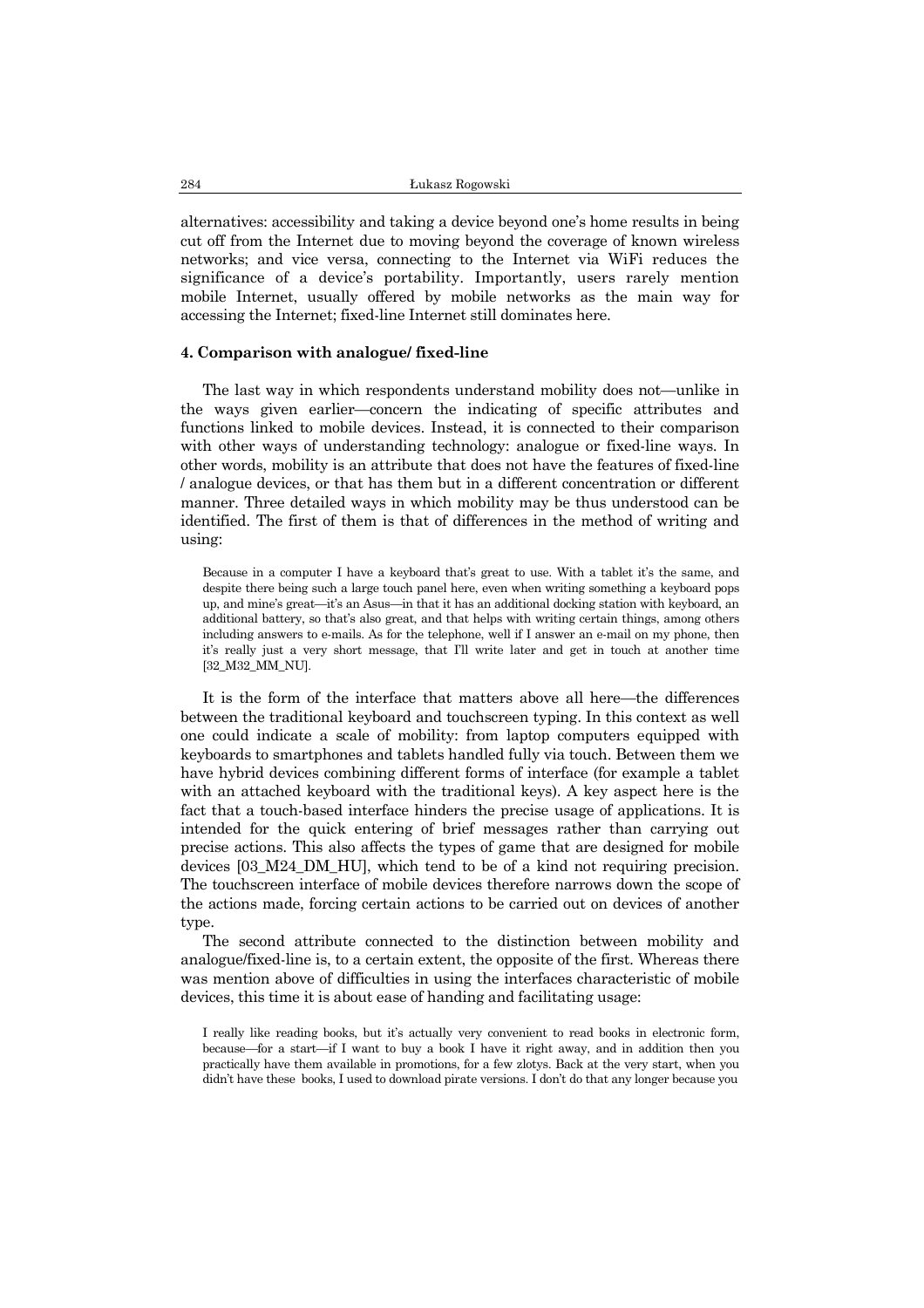can get the originals, above all better done. As for going to a library, I used to be constantly paying fines as I was always late taking the books back; and now I no longer have that problem. Now, whatever I want, I download, buy, or just now there's an option that's appeared by which you can buy a subscription for an unlimited number of books [43\_M43\_HU\_DM].

The differences between hindrances and convenience are linked to the scope of the users' activities. Difficulties appear when a user enters more intensive relations with a device, relations demanding accuracy. Facilitation on the other hand applies to those moments when the user's role is more passive—as in the case cited about reading e-books. A reader, as a mobile device, offers options unavailable with traditional books, including ease of purchase.

The third feature setting mobile devices apart from others is linked to the 'scope of aura-ness', or in other words, the overall way in which the form used for presenting content is perceived:

I'll never take a mobile or tablet to church, firstly because I'd feel weird, and secondly because I cannot imagine speaking from a book of prayers on the tablet or mobile phone at church... Obviously when you're on a bicycle or you stop at some place then it's useful, because you have the phone while prayer books are not always that slim, in general they're thick books, so it's not always a format for your pocket. Then the book form always ensures a kind of sacredness, something that relates to something, that derives from... you realise that it's from the distant past, and where it has that Church tradition and spirituality, which you don't have in a mobile [32\_M32\_MM\_NU].

This is connected in general to the firm belief that there are situations and activities for which electronic media (including mobile) are not very suitable, while there are also those where traditional media (for example on paper) are more suitable. This is not a matter of functionality, but the more general character of the medium, related for example to respect for certain situations and activities. This is based on an assumption of the exceptionality of certain situations, the way in which they are excluded in a way from everydayness, as for example in the sacral activities referred to in the citation. In such cases, using mobile devices (and electronic devices in general) could be problematic both from the point of view of the user (thereby losing the sense of specialness in the activities being carried out), and for those around the user (among who such usage could evoke a negative emotional response).

## **IV. CONCLUSION**

The ways of understanding mobility presented above apply mainly to new technologies. Such an approach is justified when the main emphasis in the article has already been placed beforehand on the technological determinants of mobility and their impact on social meanings. It would be an empirical challenge to verify the degree to which the ways of understanding mobility given here remain topical, including in its other forms and manifestations.

However, what I find most significant in the analyses here is not so much the detailed meanings attributed to mobility as rather the certain more general manner of treating it. After all, in each of the cases described